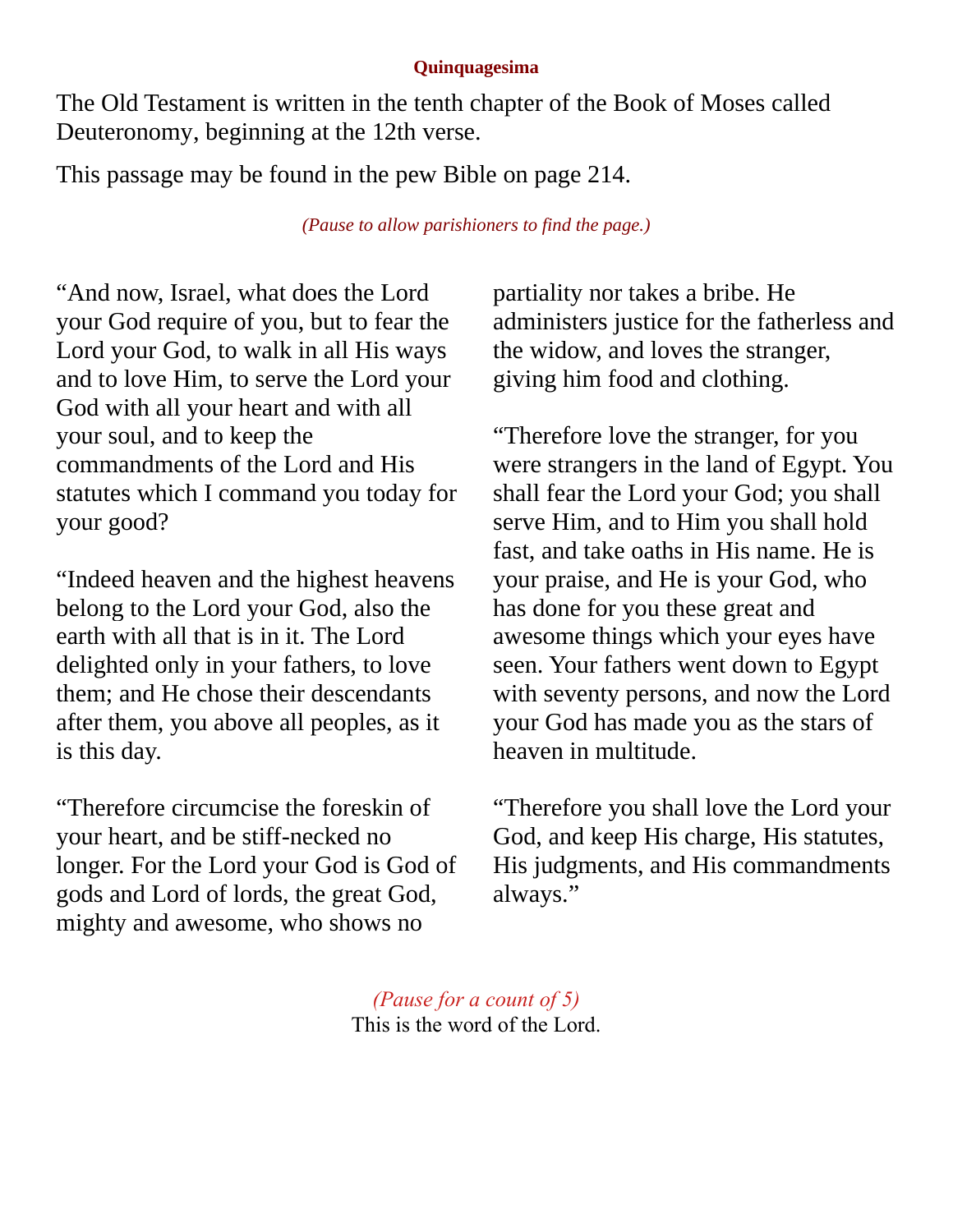## **Quinquagesima**

## **Psalm 103**

1 PRAISE the Lord, O my soul; \* and all that is within me, praise his holy Name.

2 Praise the Lord, O my soul, \* and forget not all his benefits:

3 Who forgiveth all thy sin, \* and healeth all thine infirmities;

4 Who saveth thy life from destruction, \* and crowneth thee with mercy and loving-kindness;

5 Who satisfieth thy mouth with good things, \* making thee young and lusty as an eagle.

6 The Lord executeth righteousness and judgment \* for all them that are oppressed with wrong.

7 He showed his ways unto Moses, \* his works unto the children of Israel.

8 The Lord is full of compassion and mercy, \* long-suffering, and of great goodness.

9 He will not alway be chiding; \* neither keepeth he his anger for ever.

10 He hath not dealt with us after our sins; \* nor rewarded us according to our wickednesses.

11 For look how high the heaven is in comparison of the earth; \* so great is his mercy also toward them that fear him.

12 Look how wide also the east is from the west; \* so far hath he set our sins from us.

13 Yea, like as a father pitieth his own children; \* even so is the Lord merciful unto them that fear him.

14 For he knoweth whereof we are made; \* he remembereth that we are but dust.

15 The days of man are but as grass; \* for he flourisheth as a flower of the field.

16 For as soon as the wind goeth over it, it is gone; \* and the place thereof shall know it no more.

17 But the merciful goodness of the Lord endureth for ever and ever upon them that fear him; \* and his righteousness upon children's children;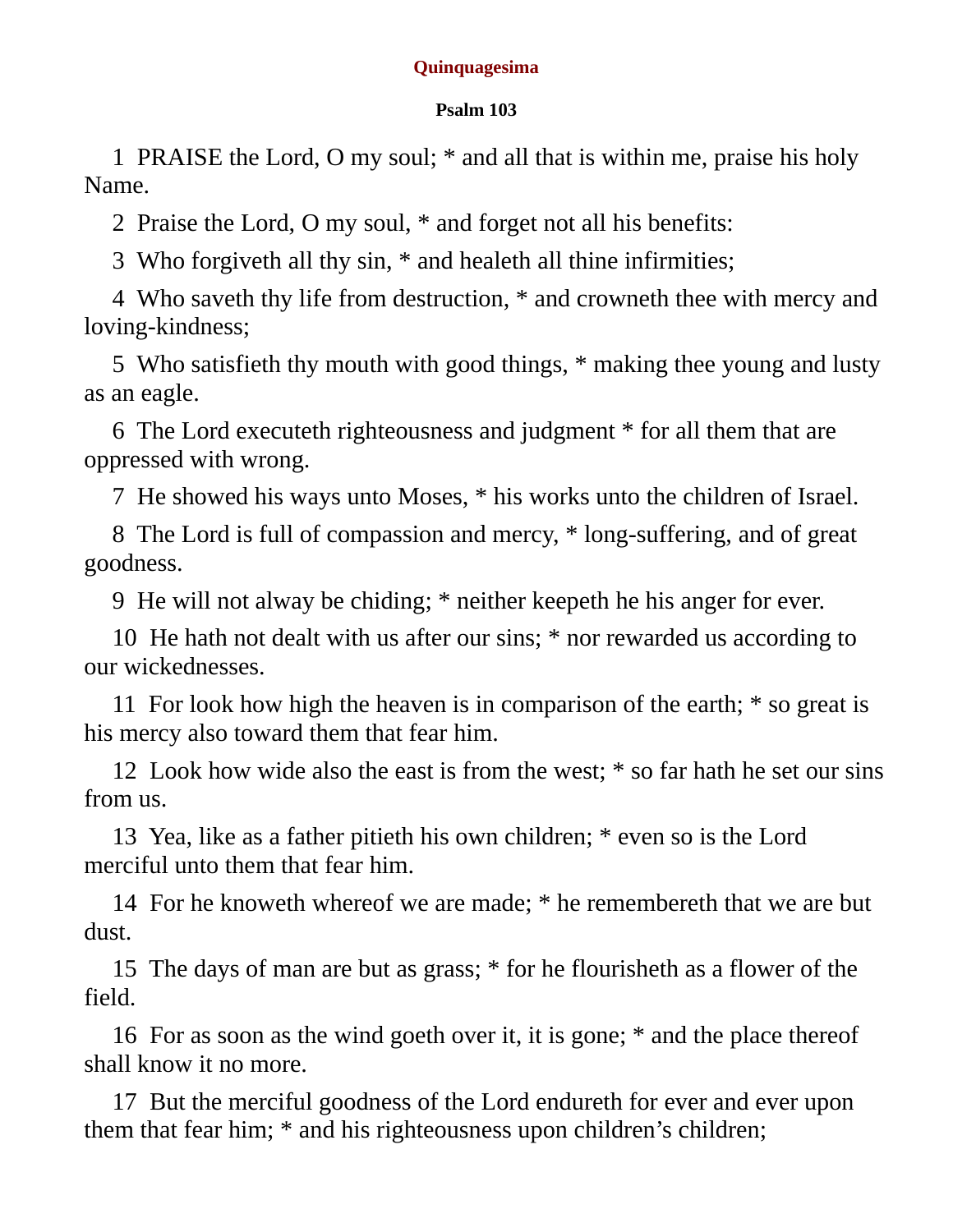18 Even upon such as keep his covenant, \* and think upon his commandments to do them.

19 The Lord hath prepared his seat in heaven, \* and his kingdom ruleth over all.

20 O praise the Lord, ye angels of his, ye that excel in strength; \* ye that fulfil his commandment, and hearken unto the voice of his word.

21 O praise the Lord, all ye his hosts; \* ye servants of his that do his pleasure.

22 O speak good of the Lord, all ye works of his, in all places of his dominion: \* praise thou the Lord, O my soul.

*Glory be…*